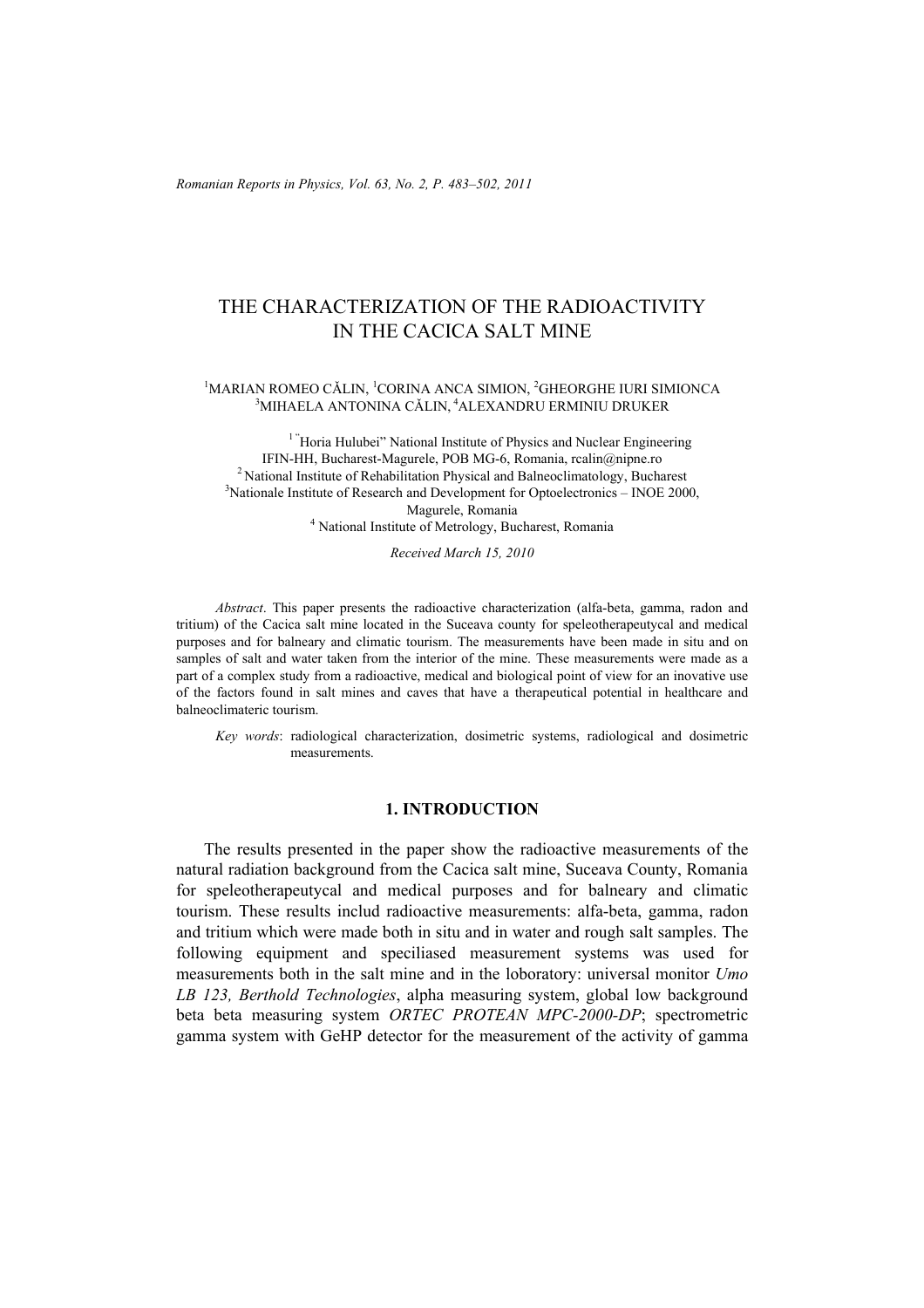issuing radionuclide found in the samples, *ORTEC* model; portable monitoring system for the measurement of atmospheric radon *PYLON AB-5, Pylon Electronics Inc*; air dehumidifier *TROTEC*, *TTK 100S, TROTEC GmbH & Co. KG* [1].

The measurements made took into account the local variation of the distribution of the radionuclide and were averaged, the obtained result being closer to the specific area of the chosen environment.

The Cacica salt mine in which the radiological measurements were made is characterised by:

– temperature: between 10.2 <sup>o</sup>C and 11.5 <sup>o</sup>C;

– pressure: between 1008 and 1009.6 hPa;

- humidity: between 74% 79%;
- the presence of saline aerosols;
- lighting: artificial;
- own ventilation system.

The work and calibration procedures were conducted in conformity with the work procedures of the *SALMROM* laboratory [1,2].

### **2. METHOD AND EXPERIMENTAL DATA**

The measurements made consisted in: measurements of the armospherical Radon concentration, gamma spectrometric measurements with HPGe detector, Alpha-beta global measurements, measurements of the radiation fond, and tritium measurements.

#### 2.1. THE MEASUREMENT OF THE CONCENTRATION OF THE ATMOSPHERICALLY RADON

The measurements of volume activity of atmosferical radon were made with the *Pylon AB 5* portable system with the help of the *CPRD* device in several areas from the interior of the salt mine and the measuring points, their coordinates and the environment conditions are presented in Table 1.

After the execution of the measurements and the transfer of the data on a laptop (relation interface) with the help of specialized software *Transfer Utility* 1.1 (DTU), Windows *Hyperterminal* or *TelNet* for *Windows Vista*, the *EXCEL* file *run#.(cod/no.)* has been used to present the results of the table measurements and the calculated errors/deviations.

Table 2 shows the measuring locatons with the measured values of the radon concentrations and with the calculatee errors. Thus we calculated:  $S(n-1)$  – experimental standard deviation,  $S(n-1)$  [%] – relative experimental standard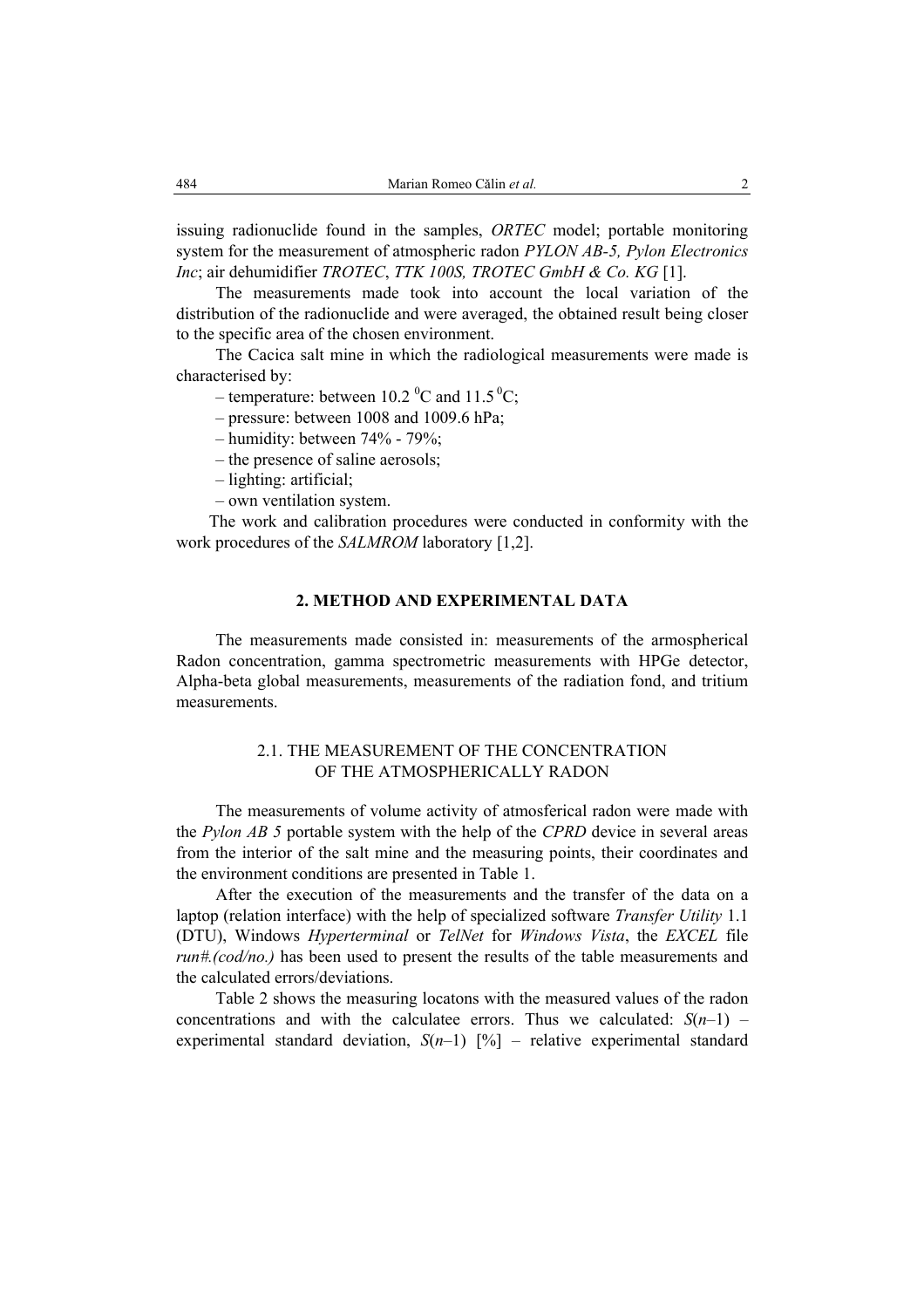deviation, *S*(med) – experimental standard deviation of the mean, *S*(med) [%] – relative experimental standard deviation; *S*(Poisson) – Poisson relative error, global absolute error, etc., which are presented for each measuring (Table 2). *S*(Poisson) is given for comparison with the value of the standard deviation on the average value, for the purpose of statistical assessment of the average values versus the total number taken.

In Tables 3–8 (Figs. 1–6), there presented the diurnal variations of the Rn concentrations underground in the chosen measuring points on 20 minutes time intervals. It can be observed that when the ventilation is on in the salt mine, the concentration of Radon drops significantly, and when it is off it rises. The data recorded in the first 3 hours were not taken into account because this time is necessary for the system to reach its equilibrium point [4].

| ,<br>Ž         | MEASURING<br>POINT/<br>LOCATION                                                    | <b>COORDINATES</b>               | [w]<br>H.Ld30 | AVERAGE<br>TEMPERATURE<br> °C | <b>AVERAGE</b><br>PRESSURE<br>[kPa] | AVERAGE<br>HUMIDITY<br>$[\%]$ | <b>AVERAGE WIND</b><br>SPEED<br>$[m/s]$ |
|----------------|------------------------------------------------------------------------------------|----------------------------------|---------------|-------------------------------|-------------------------------------|-------------------------------|-----------------------------------------|
| $\mathbf{1}$   | Salt lake<br>(swimming pool)<br>Point #1                                           |                                  | 32            | 10.2                          | 1008                                | 79                            | $0.8\,$                                 |
| $\overline{2}$ | Dance hall (Ing.<br>Agripa Popescu<br>$hall) - without$<br>ventilation<br>Point #2 |                                  | 37            | 10.4                          | 1008.5                              | 78                            | 0.6                                     |
| $\overline{3}$ | Dance hall-<br>with ventilation<br>Measuring point<br>#3                           | 47°38'06.51" N<br>25°53'52.55" E | 37            | 11.5                          | 1009                                | 75                            | 1.4                                     |
| $\overline{4}$ | $Gym - without$<br>ventilation<br>Point #4                                         |                                  | 63            | 10.5                          | 1009                                | 75                            | 0.5                                     |
| 5              | $Gym - with$<br>ventilation<br>Measuring point<br>#5                               |                                  | 63            | 11.1                          | 1009                                | 75                            | 1.4                                     |
| 6              | Access point into<br>the salt mine<br>Point #6                                     |                                  |               | 21                            | 1009.6                              | 74                            | 1.6                                     |

|  |  |  | Measuring points with coordinates and environment conditions |  |
|--|--|--|--------------------------------------------------------------|--|
|  |  |  |                                                              |  |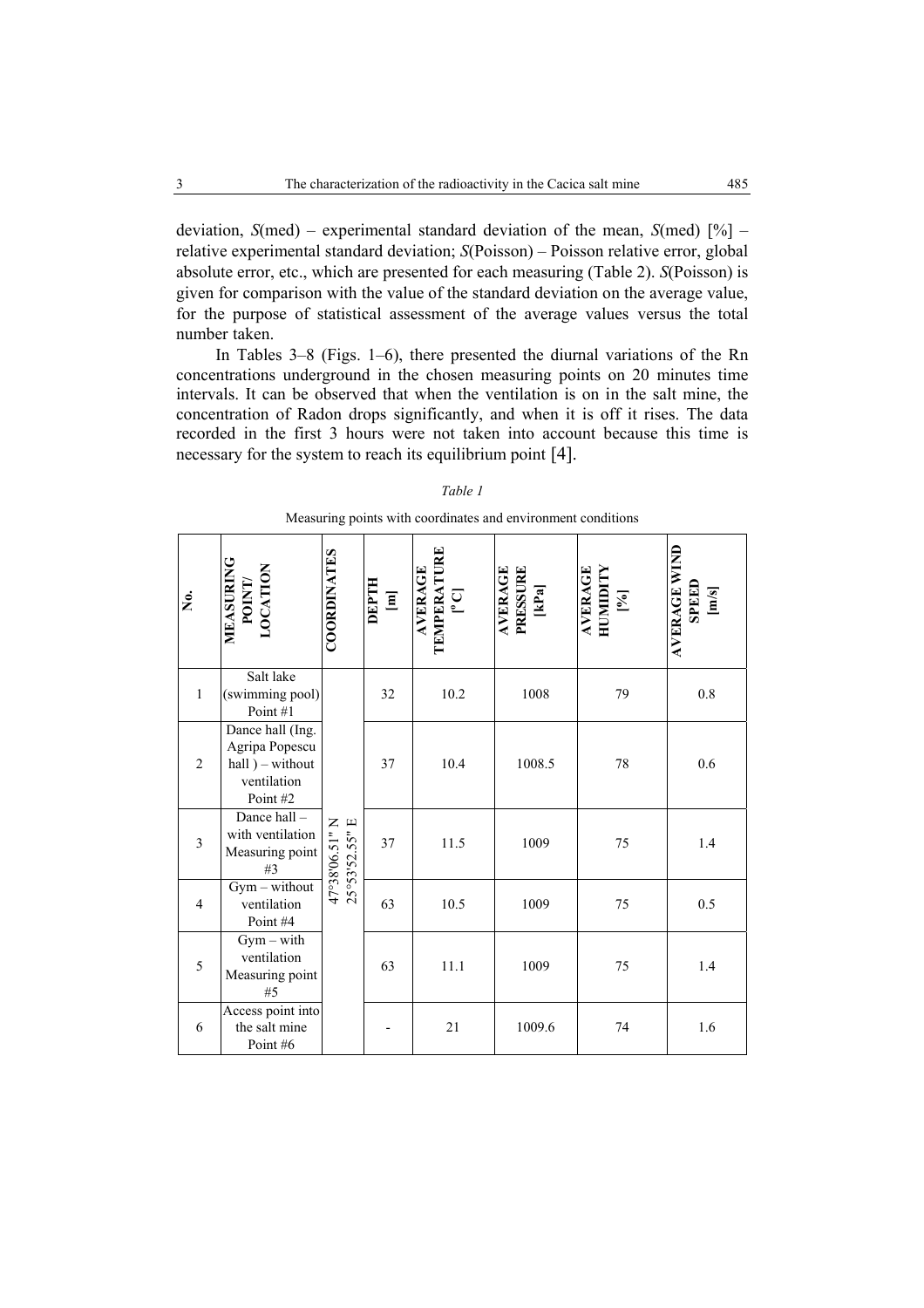| ,<br>Š           | POINT/LOCATION<br>MEASURING                        | CONCENTRATION<br>[Bq/m <sup>3</sup> ]<br><b>AVERAGE RADON</b> | $\frac{S(n-1)}{[Bq/m^3]}$ | $S(n-1)$<br>[%] | $\begin{array}{c} \mathrm{S}(\mathrm{med}) \\ \mathrm{[Bq/m}^3 \end{array}$ | $\frac{\text{S}(\text{med})}{\binom{9}{0}}$ | $S(Poisson)$<br>$[9/6]$ | $\frac{\text{Error}}{\text{[Bq/m}^3]}$ |
|------------------|----------------------------------------------------|---------------------------------------------------------------|---------------------------|-----------------|-----------------------------------------------------------------------------|---------------------------------------------|-------------------------|----------------------------------------|
| $\mathbf{1}$     | Salt lake<br>(swimming<br>pool<br>Point: #1        | 96.5                                                          | 17.37                     | $18\,$          | 2.78                                                                        | 2.88                                        | 1.73                    | 4.76                                   |
| 2.               | Dance hall -<br>non vent<br>Point #2               | 94.9                                                          | 11.36                     | 11.97           | 1.84                                                                        | 1.94                                        | 1.77                    | 4.22                                   |
| 3.               | Dance hall -<br>vent<br>Point: #3                  | 50.8                                                          | 9.62                      | 18.94           | 4.30                                                                        | 8.47                                        | 6.54                    | 4.76                                   |
| $\overline{4}$ . | $Gym -$<br>non vent<br>Point: #4                   | 93.8                                                          | 8.85                      | 9.44            | 3.61                                                                        | 3.85                                        | 4.48                    | 5.21                                   |
| 5.               | $Gym - vent$<br>Measure<br>point #5                | 90.2                                                          | 10.45                     | 11.58           | 3.69                                                                        | 4.09                                        | 3.95                    | 5.16                                   |
| 6.               | Access point<br>into the salt<br>mine<br>Point: #6 | 20.5                                                          | 2.03                      | 9.90            | 1.01                                                                        | 4.95                                        | 10.85                   | 1.30                                   |

#### *Table 2*

The measuring points with coordinates and environment conditions

Point: #1 - Salt lake **(indoor-non vent)**

### Average =  $(96.5 \pm 4.76)$  Bq/m<sup>3</sup>

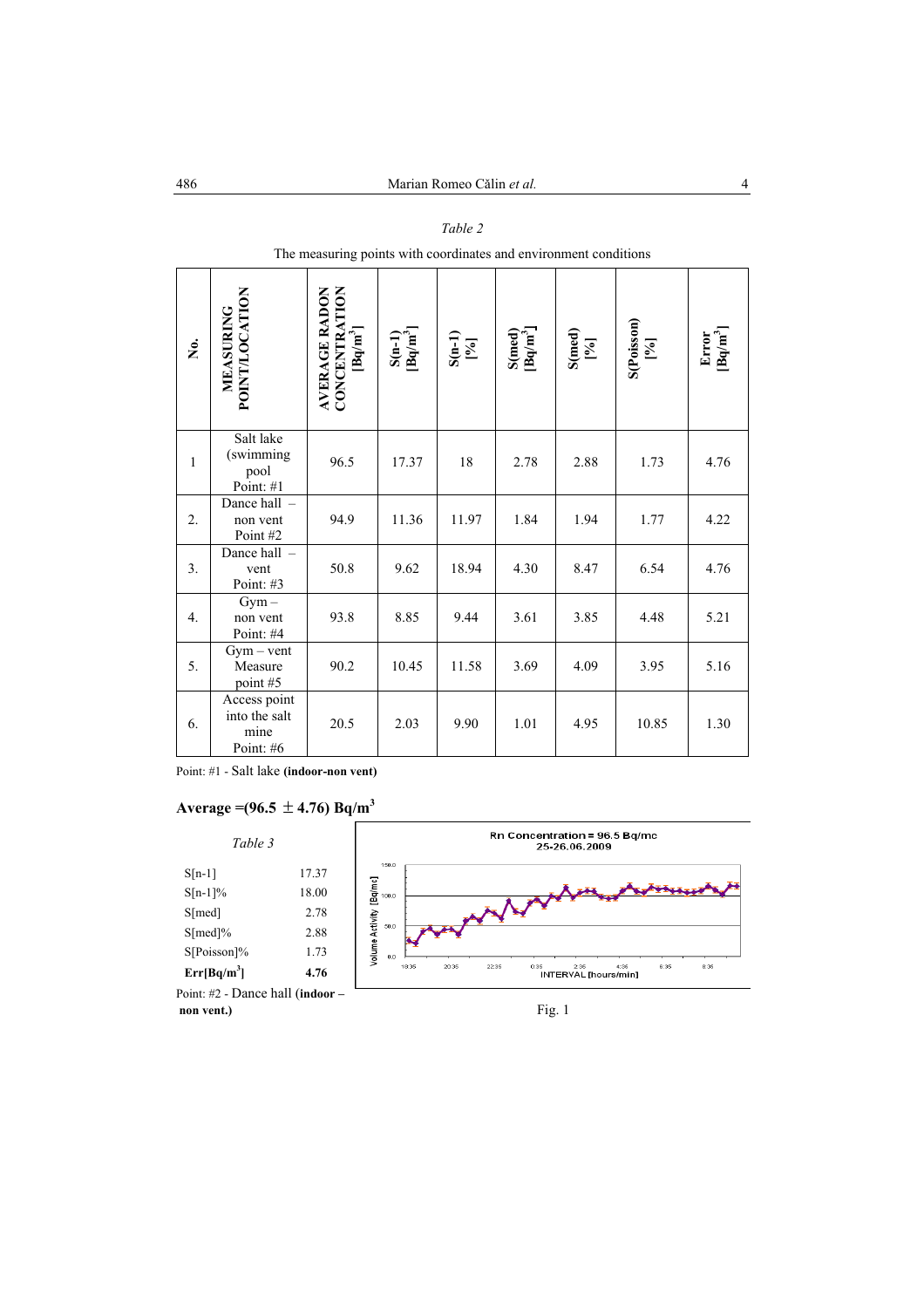### Average =  $(94.9 \pm 4.22)$  Bq/m<sup>3</sup>



 $Average = (50.8 \pm 4.76) Bq/m^3$ 



## $Average = (93.8 \pm 5.21) Bq/m^3$



 $Average = (90.2 \pm 5.16) Bq/m^3$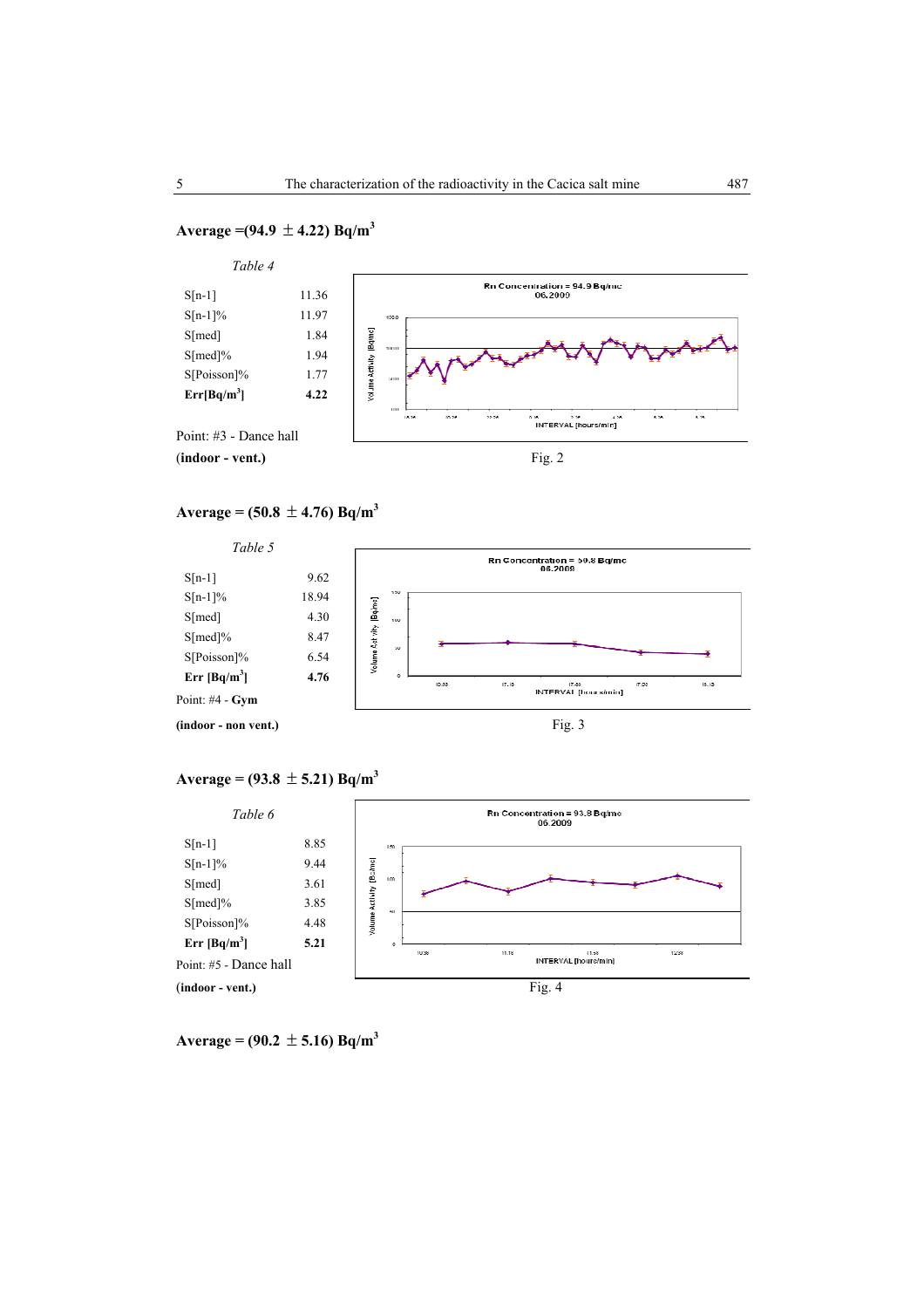

### $Average = (20.5 \pm 1.30) Bq/m^3$



## 2.2. GAMMA SPECTROMETRIC MEASUREMENTS ON SALT SAMPLES WITH GEHP DETECTOR

The experimental measurements were made using a *ORTEC* detector with *GeHP* with the following installation parameters: time constant of 6 µs with a relative efficiency of 30 % at 1 332 keV for  ${}^{60}Co$  and a resolution of 1.85 keV at 1 332 keV ( ${}^{60}Co$ ), and 0.85 keV at 122 keV ( ${}^{57}Co$ ), work tension + 4 400 V and a spectrometric *DigiDART* chain.

The spectrums were acquired in the energetic domain ranging between 40 and 2 610 keV, on 16 384 channels so as from an energetic point of view a channel corresponds to appreciatively 0.16 keV [3, 4]. The experimental measuring data are presented in Table 9 using the Gamma *Vision-32 (ORTEC)* software of the measuring system on samples of rough salt with a mass of 100 g taken from the Cacica salt mine and measured for 86 400 s (time live) [5].

The principle of the data processing is the following: during the analysis of the obtained ROIs for the same radionuclids, the activities have been deduceted line by line and then an average was calculated.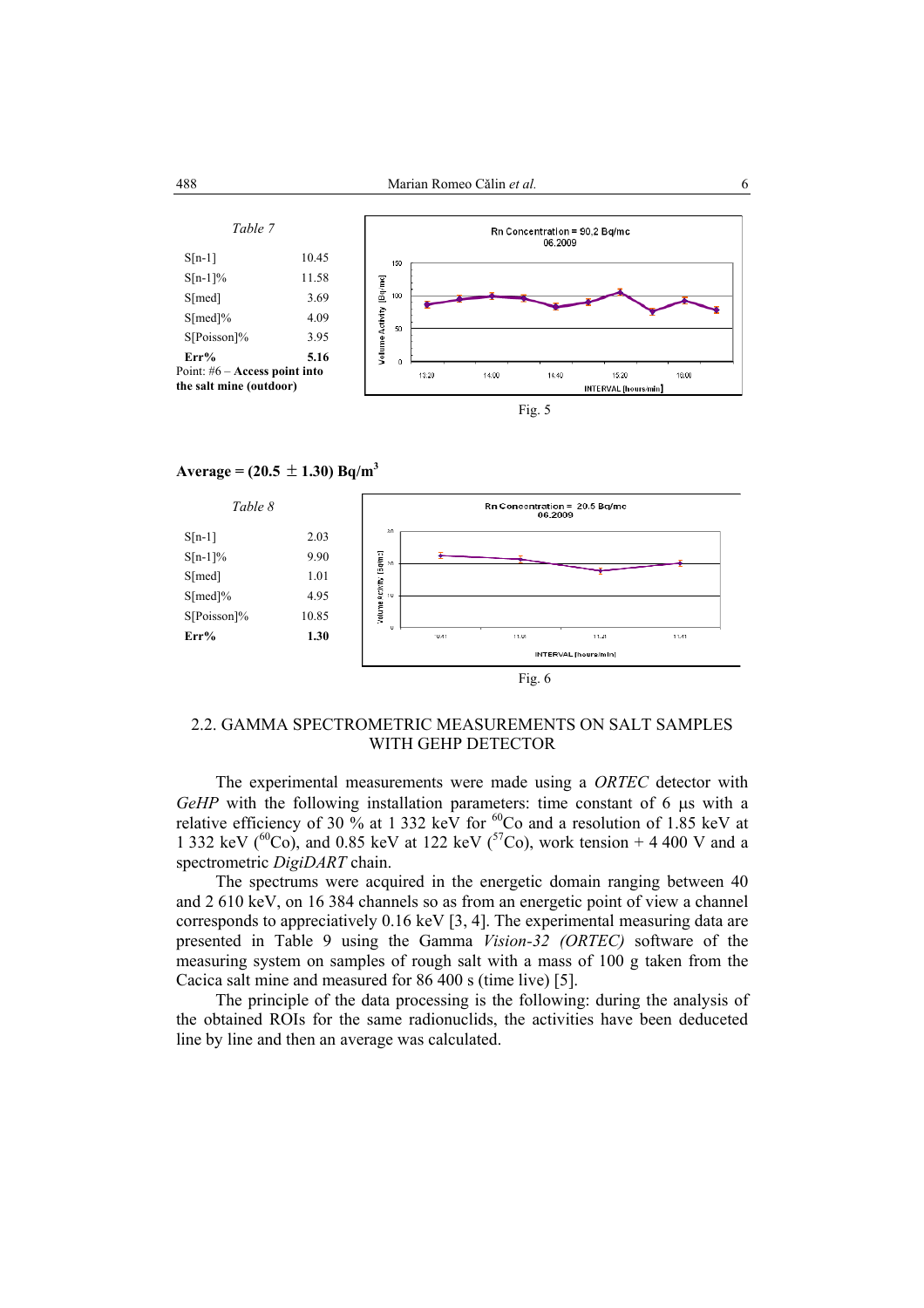From this analysis resulted that the most acurate are the 15 peaks of the  $^{214}Bi$ . It can be observed that the value of the activity rises as the energy of the peak rises. This happens when, due to density differences between the sample and the ethalon source, the absorbtion grows when the energy is low, leading to the evaluation of the dependence activity of the analised peak.

The decrease of the calculated activity *peak to peak* between the same energies of the background and of the samples eliminates almost completely this discrepancy. After analyses done on several work files it can be observed on the Figs. from the *SALT\_CACICA\_with 2 AVG\_GRAFERR\_with\_BARS.XLS* folder (Figs. 9, 10, and 11) that the weighted average shows final errors less significant than the direct average. The weights are the inverse squares of the statistical errors given by the analysis of the ROIs by the program. There errors are in general composed by the statistical error of the net surface of the respective peak. All the errors taken into account are relative errors. As it can be observed in Figs. 9, 10 and 11 the weighted averages give smaller final errors and thus only they were taken into consideration, containing the same data but having a different graphical method of solving. From the graphics presented in the Excel file SALT\_CACICA\_GRAFERR\_with BARS.XLS, it can be seen which are the radionuclids that appear with the highest probability, while being present in the salt. These are those elements for which the value of the average decrease is positive with an error smaller than the positive value. These are  $2^{26}Ra$ ,  $40K$  and  $177$ Re K-xray. The rhenium isn't a natural radioactive radionuclide. Its presence in the salt sample is thought to be due to the excitation by x-ray fluoresce of lead's characteristic radiation which is present in the natural radiation background.

Table 9 shows the *ROI REPORT* given by the Gamma Vision software of the spectrometric system on the measuring data of the salt samples. The background spectrum has been deducted and the data from Tables 10 and 11 was processed.

The principal radionuclids are presented with their spectral lines, the differences between the sample's activity and the activity of the background Bq(p)  $-$  Bq(f) and the calculation of the direct average and the weighted average etc. [6,7].

For calculating the averages we used the following formulas:

For the direct average:

$$
\overline{x} = \frac{x_1 + x_2 + \dots + x_n}{N} = \frac{1}{N} \sum_{i=1}^{N} x_i. \quad s = \sqrt{\frac{1}{N-1} \sum_{i=1}^{N} (x_i - \overline{x})^2},
$$
(1)

And for the weighted average:

$$
\overline{x} = \frac{\sum_{i=1}^{N} p_i x_i}{\sum_{i=1}^{N} p_i}, \quad s = \sqrt{\frac{N' \sum_{i=1}^{N} p_i (x_i - \overline{x})^2}{(N' - 1) \sum_{i=1}^{N} p_i}}, \tag{2}
$$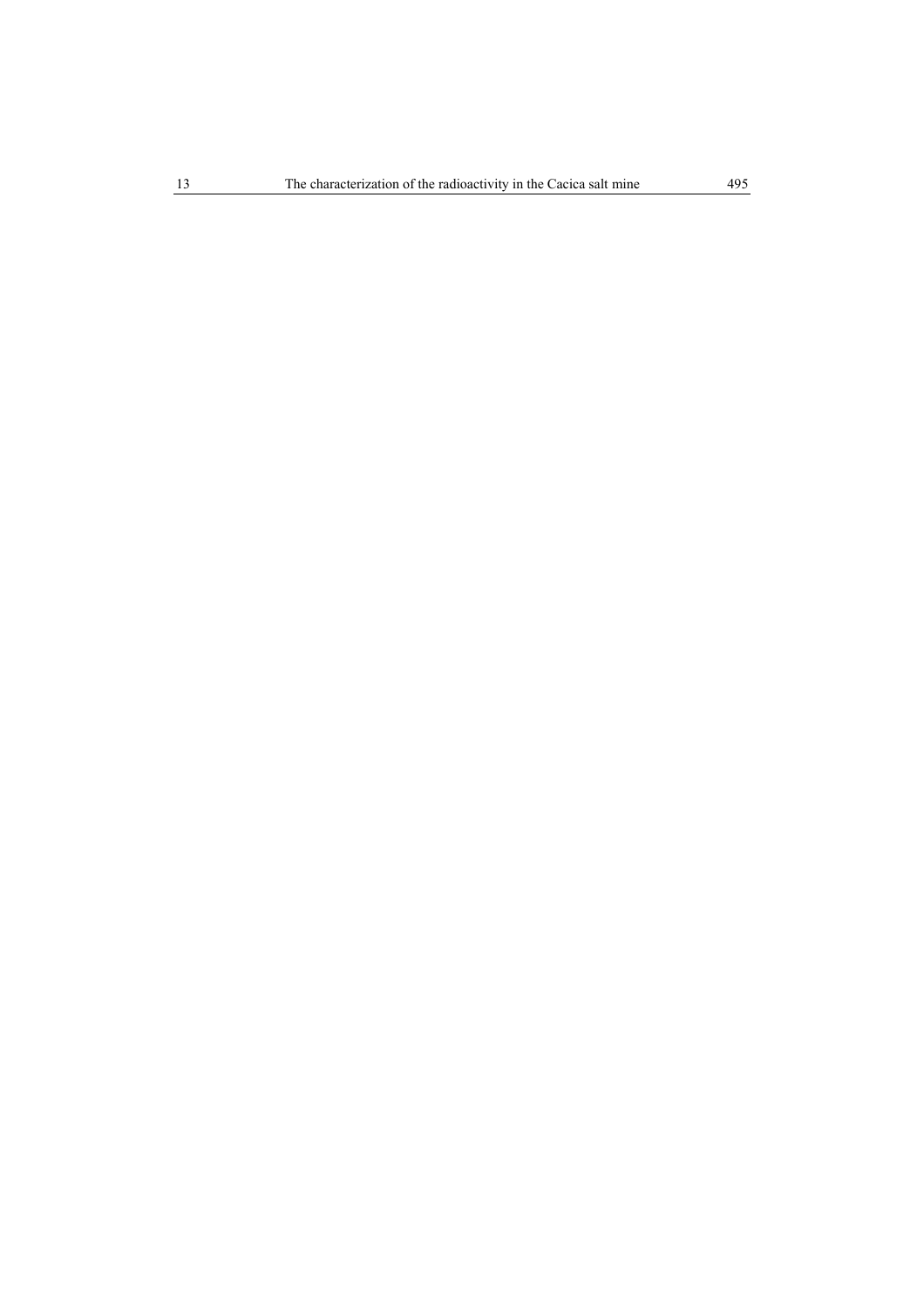#### *Table 11*

#### The values of points represented in the following figures comparative for the two averages with the error bars

| X                    | <b>ERROR</b> | Y        |
|----------------------|--------------|----------|
| $Ac-228$ (-) $>MED$  | 0.500        | 0.608    |
| $(-) > MEP$          | 0.495        | 0.344    |
| Bi-212 (-)>MED       | 0.350        | $-0.230$ |
| $(-) > MEP$          | 0.337        | $-0.135$ |
| Bi-214 (-)>MED       | 0.869        | $-0.493$ |
| $(-) > MEP$          | 0.375        | $-0.386$ |
| Pb-212 (-)>MED       | 0.137        | $-0.152$ |
| $(-) > MEP$          | 0.117        | 0.031    |
| $Pb-214$ (-) $>MED$  | 0.195        | $-0.933$ |
| $(-) > MEP$          | 0.041        | $-0.620$ |
| Re-177Kxray (-)>MED  | 0.566        | 1.494    |
| $(-) > MEP$          | 0.374        | 2.129    |
| $Th-234$ (-) $>$ MED | 4.820        | $-3.990$ |
| $(-) > MEP$          | 3.737        | $-0.945$ |
| $Tl-208$ (-) $>MED$  | 0.040        | $-0.018$ |
| $(-) > MEP$          | 0.028        | 0.103    |

(-)>MED= first subtraction and then direct average

(-)>MEP= first subtraction and then a weighted average

 $\widehat{\text{MED}}$  = direct average

 $MEP$  = weighted average

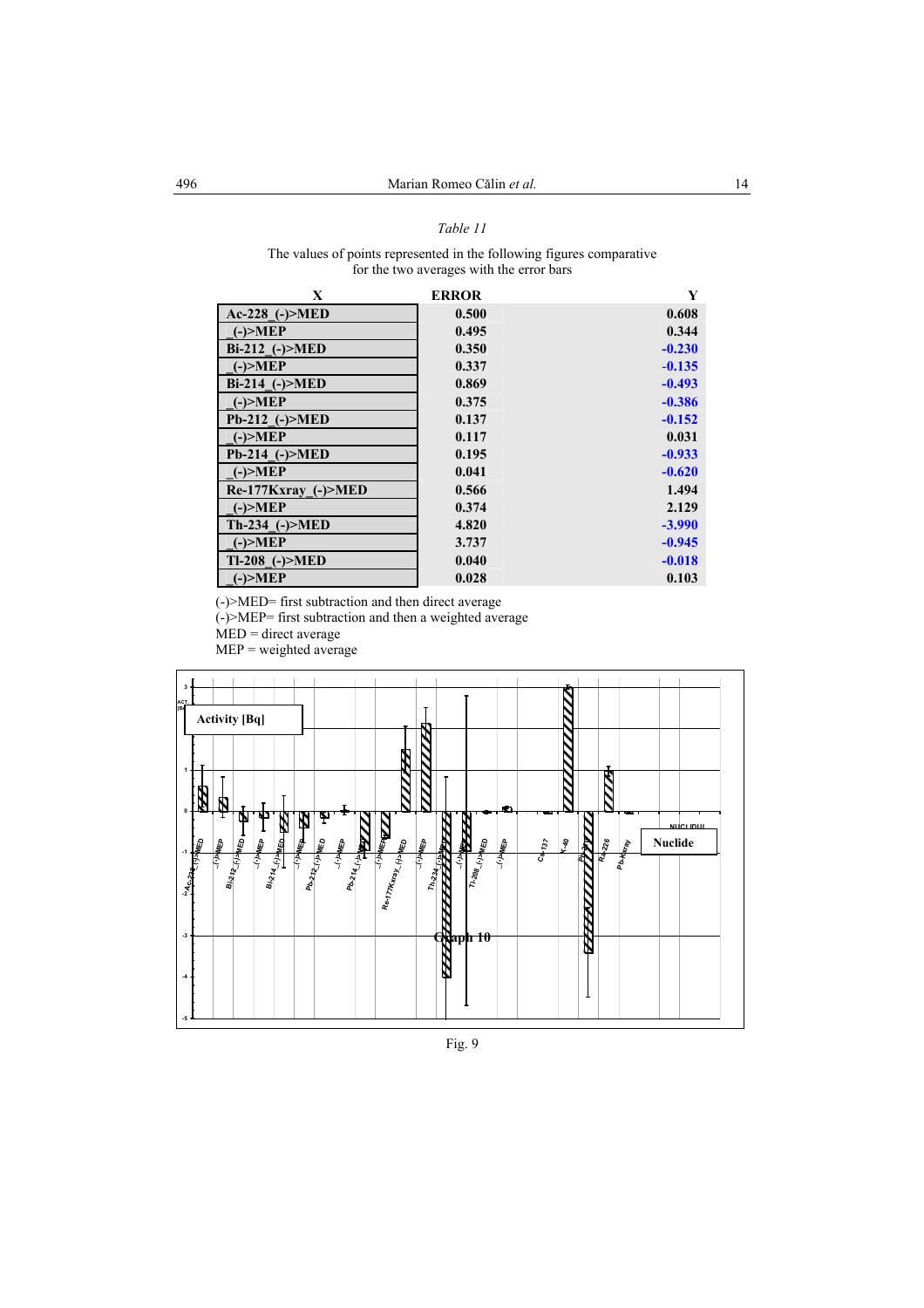



In the spectrum of samples of salt, one can notice small traces of: $228$ Ac (the lines of 911,07, 964.6, 968.9, 1587.9, 1630.4), <sup>212</sup>Bi (the line of 1620.56), <sup>214</sup>Bi (the lines of 609.32, 1120.28, 1155,19, 1238.11, etc. as in table No. 10),  $^{137}Cs$  (the line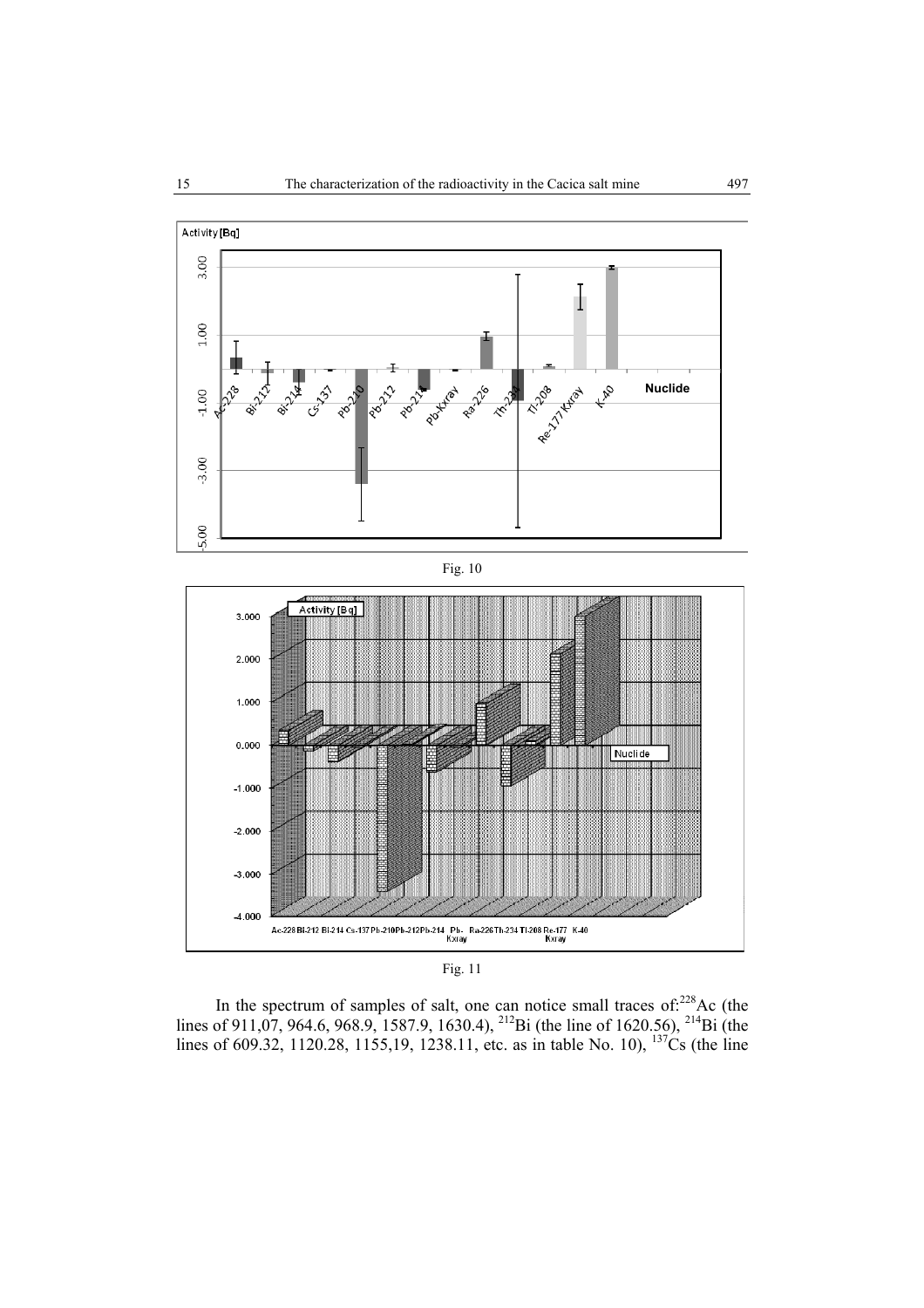of 661.62), <sup>40</sup>K (1460.75), <sup>210</sup>Pb (46.52), <sup>214</sup>Pb (241.92, 295.22, 351.99), <sup>177</sup>Rn, <sup>226</sup>Ra (185.99), <sup>234</sup>Th (63.2, 92.38), <sup>208</sup>Tl (510.72, 583.14, 1592.47, etc), etc. all in the natural background radiation (according to Table 10).

#### 2.3. GLOBAL ALPHA-BETA MEASUREMENTS WITH THE MPC 2000 DP SYSTEM

Unprocessed salt samples, with a mass of 1g and 2g, taken from the salt mines have been submitted to alpha-beta global measurement/testing with the MPC 2000 system, in *<ALPHA+BETA SUS>* measurement geometry, and experimental measurement data, recorded and automatically generated by the system, are presented in Table 12, after which are calculated:  $S(n-1)$  – experimental standard deviation,  $S(n-1)$ ,  $\lceil\% \rceil$  – relative experimental standard deviation,  $S(med)$  – experimental standard deviation of the mean, *S*(med), [%] – relative experimental standard deviation; *S*(Poisson) – Poisson relative error, global absolute error, etc. The effectiveness of alpha radiation detection (AEFF) is 36.23%, the effectiveness of beta radiation detection (BEFF) is 45.72% and minimum detectable activities:

A AMD for alpha  $= 0.0474$  Bq;

B AMD for beta  $= 0.394$  Bq.

Average activity for alpha radiation = A\_ACT=  $0.007963$  Bq;

Average activity for beta radiation = B  $\overline{A}CT=0.053483 \text{ Ba}.$ 

For salt samples taken, the mean values of specific global beta activity were below the warning limit of 50 Bq/m<sup>3</sup> established by legislation (*MAPM Ministerial Order*  no. 338/2002) [8, 9].

| Experimental data generated by the MPC 2000 system calculated and processed |                                          |                                                |                 |                                         |                                                             |  |  |
|-----------------------------------------------------------------------------|------------------------------------------|------------------------------------------------|-----------------|-----------------------------------------|-------------------------------------------------------------|--|--|
| ALPHA<br>ACTIVITY                                                           | STANDARD<br>DEVIATION<br>ALPHA<br>CTIVIT | MINIMIN<br><b>ETECTAB</b><br>ALPHA<br>ACTIVITY | BETA<br>CTIVITY | Š<br>STANDARD<br>DEVIATION<br>BETA<br>E | MINIMIN<br>屑<br><b>HAIL</b><br><b>DETECTA</b><br><b>BET</b> |  |  |
| [Bq]                                                                        | Bql                                      | [Bq]                                           | [Bq]            | [Bq]                                    | [Bq]                                                        |  |  |
| $-0.00506$                                                                  | 0.00048                                  | 0.0474                                         | 0.10200         | 0.117                                   | 0.394                                                       |  |  |
| 0.00414                                                                     | 0.00921                                  | 0.0474                                         | $-0.03860$      | 0.113                                   | 0.394                                                       |  |  |
| $-0.00506$                                                                  | 0.00048                                  | 0.0474                                         | 0.05850         | 0.116                                   | 0.394                                                       |  |  |
| 0.02250                                                                     | 0.01590                                  | 0.0474                                         | $-0.02120$      | 0.113                                   | 0.394                                                       |  |  |
| 0.03170                                                                     | 0.01840                                  | 0.0474                                         | $-0.23500$      | 0.106                                   | 0.394                                                       |  |  |
| 0.00414                                                                     | 0.00921                                  | 0.0474                                         | $-0.02400$      | 0.113                                   | 0.394                                                       |  |  |
| 0.00414                                                                     | 0.00921                                  | 0.0474                                         | 0.07080         | 0.116                                   | 0.394                                                       |  |  |

#### *Table 12*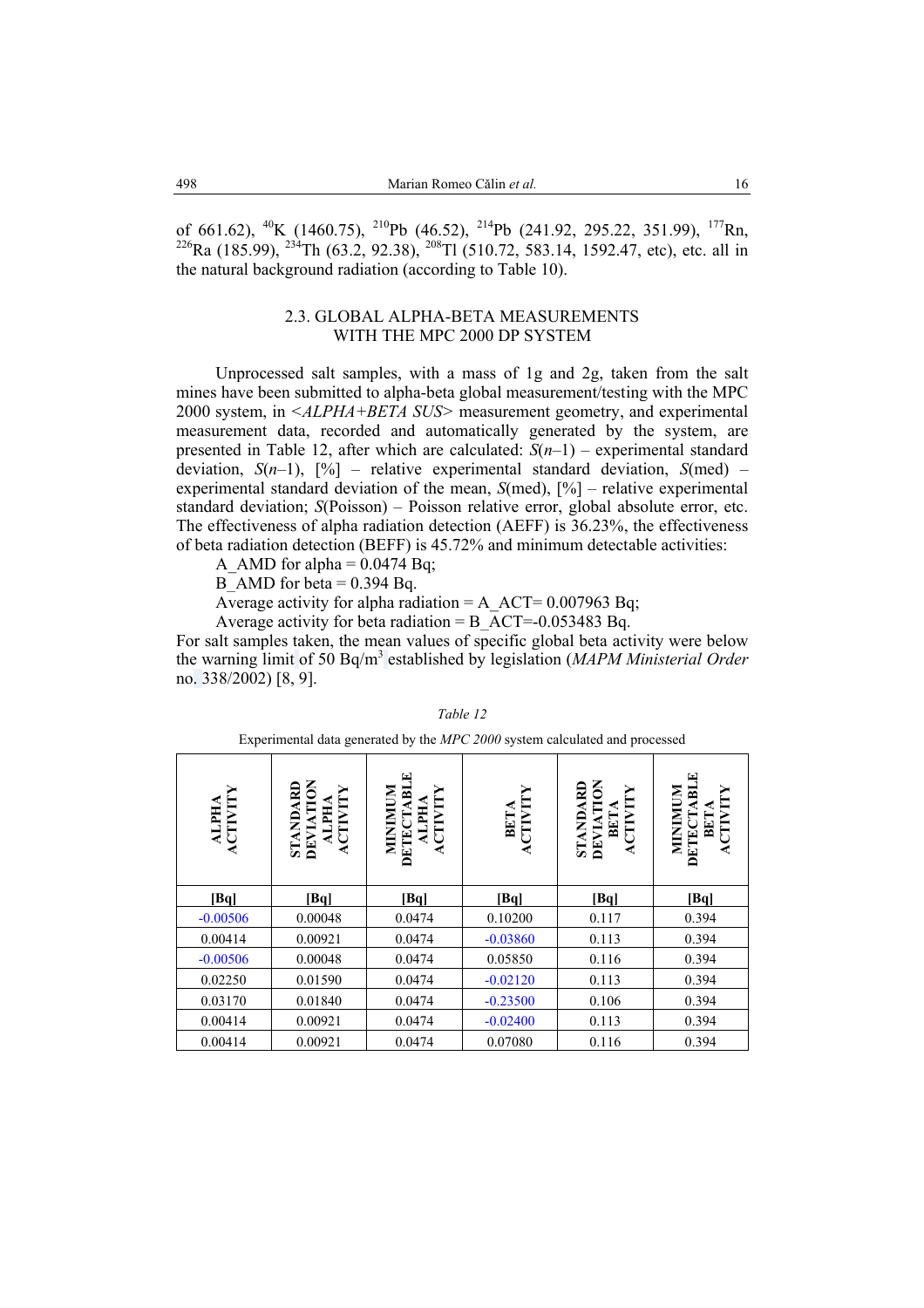| 0.02250            | 0.01590          | 0.0474 | $-0.07230$   | 0.112                  | 0.394 |
|--------------------|------------------|--------|--------------|------------------------|-------|
| 0.00414            | 0.00921          | 0.0474 | $-0.27200$   | 0.105                  | 0.394 |
| 0.00414            | 0.00921          | 0.0474 | 0.09270      | 0.117                  | 0.394 |
| 0.00414            | 0.00921          | 0.0474 | $-0.23500$   | 0.106                  | 0.394 |
|                    |                  |        |              |                        |       |
| 0.008311           | Bq               |        | $-0.052191$  | Bq                     |       |
| 142.96022          | $S(n-1)[\%]$     |        | 263.86213    | $S(n-1)[\%]$           |       |
| 41.269061          | $(med)[\%]$<br>S |        | 76.170435    | $S \text{ (med)} [\%]$ |       |
| 0.003429<br>$^{+}$ | Bq               |        | $+$ 0.039754 | Bq                     |       |
|                    |                  |        |              |                        |       |









# 2.4. MEASURING THE NATURAL BACKGROUND RADIATION

Measuring the range of natural background gamma radiation is one of the most laborious measurements because it requires very sensitive equipment, which generally involves large volume detectors. Such equipment is very rare and usually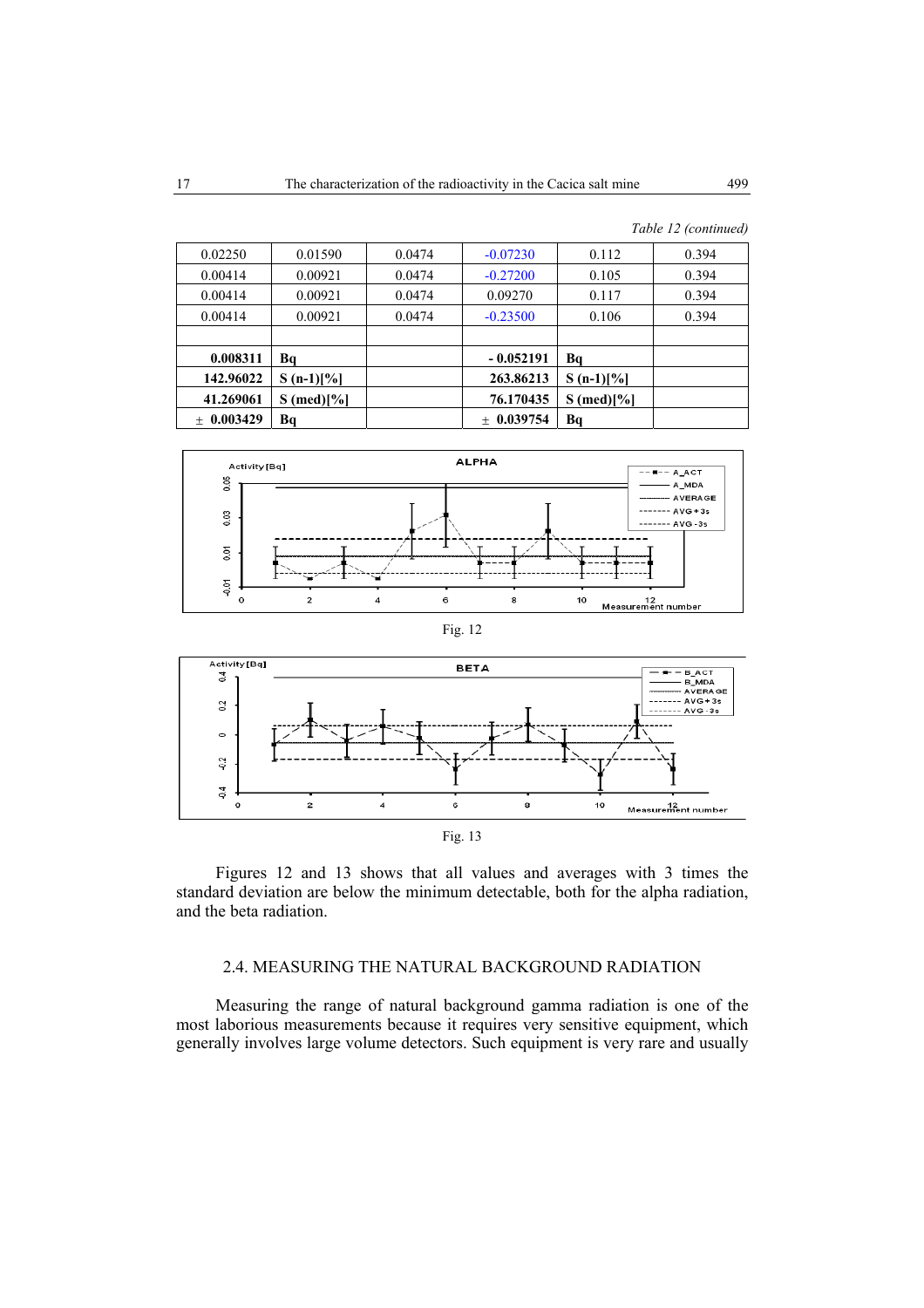non-transportable, which is why we used a typical flow meter for measurements in the salt mine. For such a flow meter, international regulations are applied, that establish the parameters that must be born, and the maximum permissible uncertainties.

We have used this dose equivalent flow meter, under the lower limit of the measurement range, meaning that range for which the value displayed enters the allowed uncertainty in maximum 8 seconds. For this reason, we had to use one of the device's features, in order to increase the statistic accuracy of the number of impulses at very low counting rates, such as those of a salt mine, that is below ground level, by integrating the long-term detected impulses. We selected the operating mode *Counter-timer* to perform stationary measurements with a *default precision (accuracy) for the average value*. In this way, either the *mediation period*, or – by presenting the pulses – the *statistical precision (accuracy)* of the measured value can be predetermined. If very high accuracy is desired, the fund may also be determined in the CPS (raw data) operating mode with counter-timer (directly before the respective measurement). The measuring of the radiation fund in the Cacica salt mine was achieved with the Berthold Umo LB 123 portable system, which is also a dosimeter/debitmeter and contaminometer. Measurements in the salt mine were obtained with the integrated impulse debitmeter using the gamma probe – *Counter-timer* for integration times of 3 600 seconds.

It follows from the measurement data that background radiation is: in the salt mine:  $0.016 \mu$  Sv/h (0.143 CPS), and on the surface:  $0.127 \mu$  Sv/h (0.658 CPS), with a statistic that ensures an error of  $5.2\%$ .

So, the background radiation in the salt mine is about 8 times smaller than on the surface.

#### 2.5. MEASUREMENT OF TRITIUM IN THE CACICA SALT MINE

Collection of tritium present in the form of tritium water in the atmospheric air in the Cacica salt mine was accomplished with the *TROTEC TTK 100S* dehumidifier placed at a time at different points in the salt mine. Both the collected condensate and water samples from the groundwater were processed at the Radiochemistry Laboratory for Environmental Samples in the *Department of Life and Environmental Physics of IFIN-HH* by distillation at atmospheric pressure and measuring with the Tricarb 1600TR liquid scintillation spectrometer, according to current procedures [10-19]. The experimental results obtained are summarized and explained in Table 13.

The value associated to the fund was established by routine tests for "reference water". In this respect, an averaging was achieved for measurements of background samples for the period of analysis, estimated for 3 vials. The "reference water" used is *Dorna flat water* (depth spring). The average used in the above calculations was 5.33 cpm (standard deviation  $2\sigma - 8.66\%$ , detection efficiency  $- 0.24057$ ).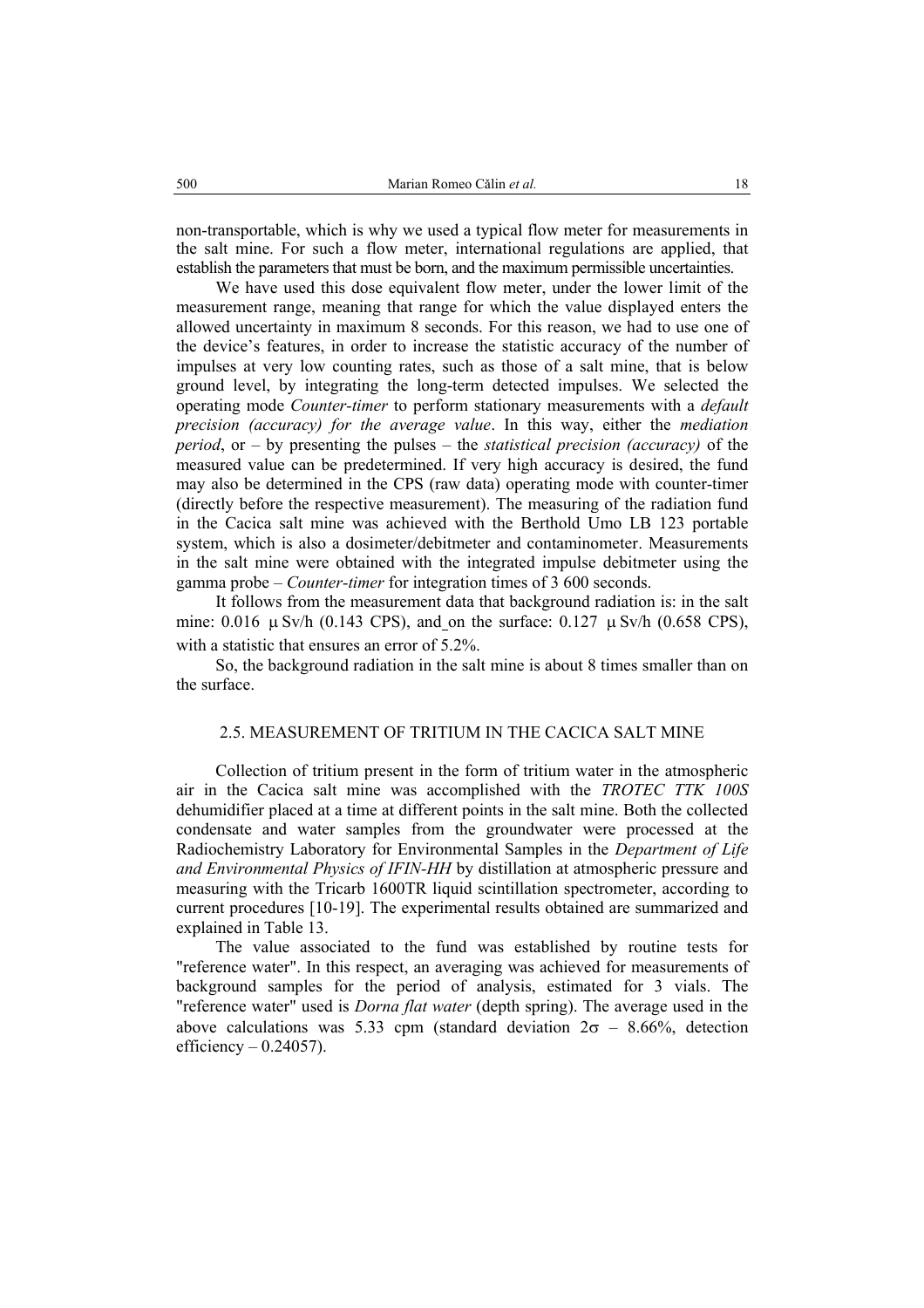| and atmospheric air in the Cacica salt mine |                                  |                       |                                                                        |                                 |                                                                                        |  |  |
|---------------------------------------------|----------------------------------|-----------------------|------------------------------------------------------------------------|---------------------------------|----------------------------------------------------------------------------------------|--|--|
| No.                                         | Location<br>of<br>sampling       | Date of<br>sampling   | The volume of<br>water taken, mL<br>≅<br>The amount of<br>water, $[g]$ | $A \pm \sigma_A$<br>$(Bq/dm^3)$ | <b>Observations</b>                                                                    |  |  |
| 1.                                          | Dance hall                       | 24.06.09-<br>25.06.09 | 250                                                                    | $3.86 \pm 0.5$                  | $11h30 \text{ min of}$<br>sampling; $t = 11^{\circ}C$<br>$AMD = 5.5 Bq/dm3$<br>A < AMD |  |  |
| 2.                                          | Gym                              | 25.06.09              | 350                                                                    | $4.74 \pm 0.6$                  | 16 h of sampling;<br>$11.6^{\circ}$ C<br>$AMD = 5.5 Bq/dm3$<br>$A \approx$ AMD         |  |  |
| 3.                                          | Swimming<br>pool water<br>(lake) | 26.06.09              | 400                                                                    | $0.80 \pm 0.1$                  | $AMD = 5Bq/dm3$<br>A < AMD                                                             |  |  |
| $\overline{4}$ .                            | Pond<br>water                    | 27.06.09              | 500                                                                    | Sub fond                        | $AMD = 5Bq/dm3$<br>A < AMD                                                             |  |  |

#### *Table 13*

The level of tritium present in the form of tritium water in the water

### **3. CONCLUSIONS**

• Measurements made at the Cacica salt mine were radioactive radiation measurements for alpha, beta and gamma radiation, atmospheric radon and tritium;

• In situ measurements were natural radiation background measurements and measurements of atmospheric concentrations of radon inside the mine, but also at the surface of the mine/control measurements;

• Laboratory measurements were performed on samples of raw salt and water, taken from the salt mine, and all analyzed/measured samples of salt, air, water are safe in terms of radioactivity and the values obtained show that it is a clean environment, with limited contact with air at the surface;

• The values obtained for tritium in atmospheric air are higher than those for underground lakes; this is explained by the fact that there is exchange of air with the surface; the value in the gym is higher than that obtained for the dance hall;

• When ventilation is functional, concentrations of Rn and tritium decrease quite a lot, compared to the nonaeration situation.

• The values obtained for the lake waters show that they are very clean and come from deep water, and not from infiltration or surface groundwater; All values obtained are around the AMD value; the resumption of testing with a device to measure very low levels (*Quantulus 1220*) is recommended and possibly enrichment by electrolysis;